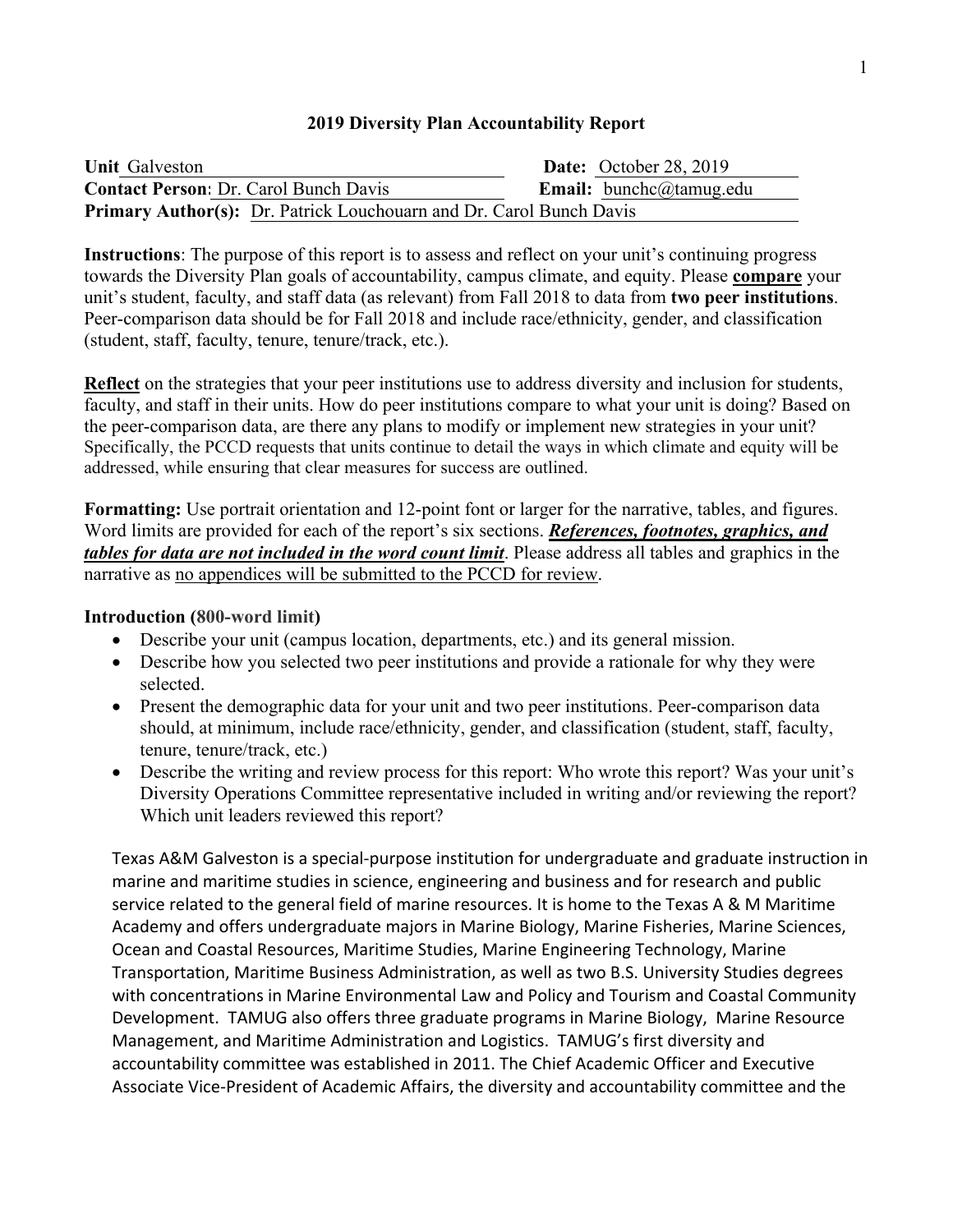committee chair collaborate on the Diversity Accountability report and submit it to the TAMU Office for Diversity.

TAMUG's unique portfolio as well as its demographic data mirrors those of The University of Delaware's College of Earth, Ocean and Environment (CEOE) and Oregon State University's College of Earth, Ocean and Atmospheric Sciences (CEOAS). Both are recognized Colleges of Marine/Ocean Studies and served as research and scholarship benchmarking peers in TAMUG's 2016-2020 Strategic Plan.

The smallest of the University of Delaware's seven colleges, the College of Earth, Ocean and Environment (CEOE) is comprised of two departments (Geological Sciences and Geography) and one school (the School of Marine Science and Policy or SMSP) and is the administrative base of the Delaware Sea Grant College Program and the Delaware Geological Survey. It offers undergraduate degrees in all three units, including B.S. degrees (in Earth Science Education, Environmental Science, Meteorology and Climatology, Geological Sciences, and Marine Science) and B.A. degrees (in Environmental Studies, Geography, Geography Education, and Geological Sciences). CEOE offers MA, MS and PhD degrees in all three academic units. The UD-CEOE's Committee on Diversity comprised of the college's faculty and staff is charged with advising the Dean on "systematically enhancing diversity within the College at all levels" (College of Earth, Ocean and Environment Diversity Goals). It developed a strategic plan in 2017 and works closely with and reports to the University's Office of Equity and Inclusion which was established in 2009.

The OSU CEOAS offers undergraduate and graduate degrees including Marine Resource Management, Geography, Ocean, Earth and Atmospheric Sciences, Earth Sciences, Environmental Sciences, Sustainability, and Geography and Geospatial Sciences. At OSU, the IDEA structure differs somewhat as their Office of Institutional Diversity (OID) is relatively new—it was established in 2015. The OID plans, leads and implements "institutional change actions and initiatives to advance diversity, equity and inclusion throughout all facets" of the institution. In 2018, guided by the OID, the OSU Diversity Strategic Planning Committee produced a 2018-2023 Strategic Plan that called for units to develop, adopt and begin implementing a 5-year diversity strategic plan with measurable action items. The CEOAS' strategic plan is in progress.

While national trends point to the geosciences as the least diverse STEM field, both colleges have launched initiatives and instituted practices to mitigate these trends. Since TAMUG is similarly impacted by these national trends, their immediate actions and long-term strategic planning provide insight on determining which efforts might be enhanced or retooled as we begin our IDEA strategic planning and identify our goals.

TAMUG's Fall 2018 demographic snapshot for student enrollment was 2,320 including undergraduates, first-year engineers, and graduate students. TAMUG uses gender binary identifications and 65% of students self-identified as male and 35% identified as female. Among the 175 staff members, nearly 55% self-identified as women and 45% men, 4.5% African American, 6.86% Asian, 12% Hispanic, 1.71% multiracial, and 73.7% percent white. Finally, the campus includes 224 faculty members (~120 full time faculty members), 39.7% of whom identify as women,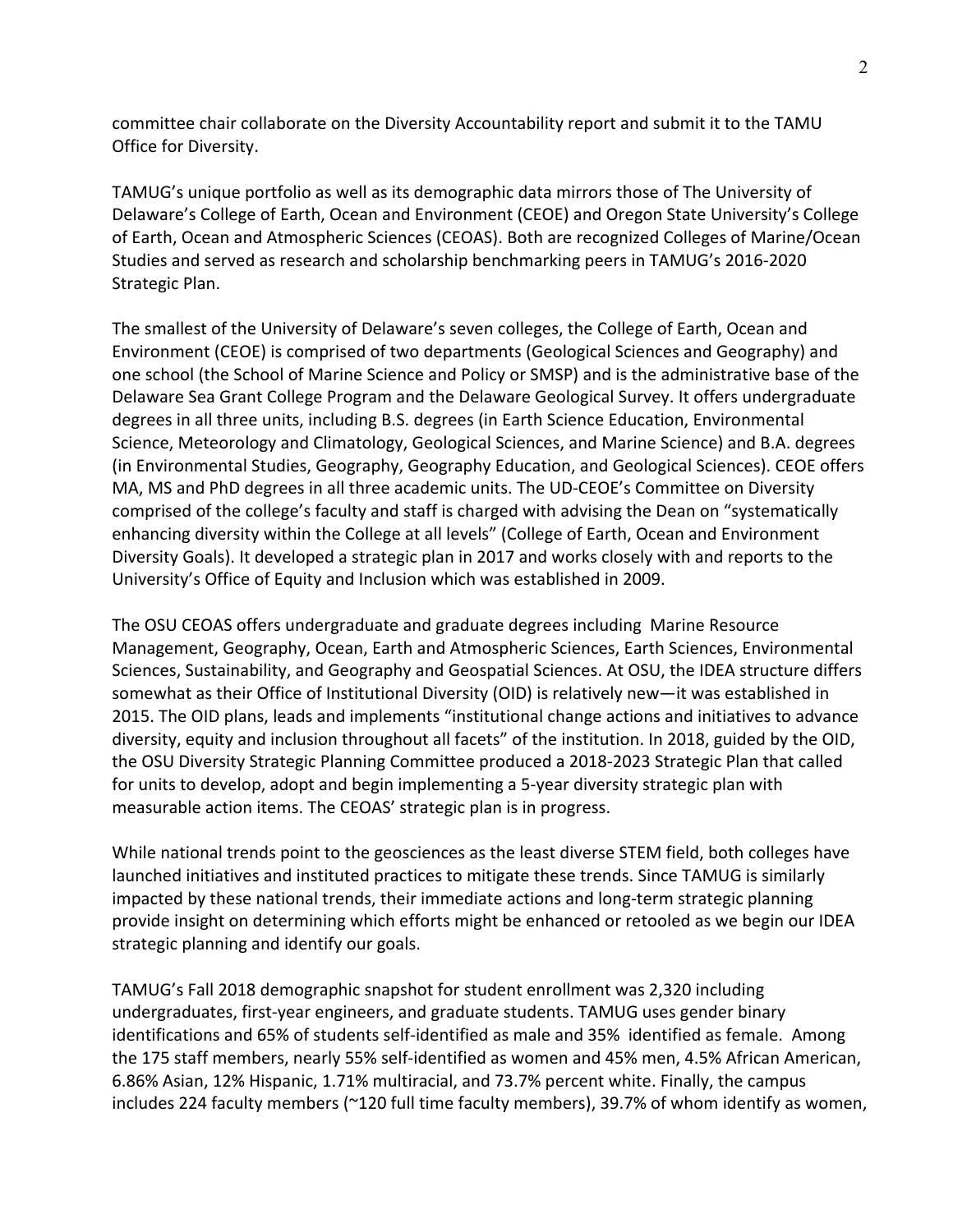57.1% identify as men and 3.1% who did not report. Faculty reported racial and ethnic identities as 1.3% African American, 21.4% Hispanic, 5.8% Asian, and 56.3% white. Three percent of faculty did not report.

Oregon State's CEOAS Fall 2018 snapshot shows student enrollment at 1,081 with 78.4% undergraduates and 21.6% graduate students. Of the 991 students who voluntarily self-identified within gender binary, racial and ethnic categories, 0.8% identified as American Indian/Pacific Islander, 3.1% Asian, 0.9% African American/Black , 8.3% Latino/Hispanic, 0.1% Native Hawaiian/Pacific Islander, 7% multiracial, and 5.6% international as international students. Of CEOAS's 83 total full-time faculty, 77.1% identify as men and 22.9% as women. Rank of the women faculty are 8 Professors, 6 Associate Professors, and 5 Assistant Professors. CEOAS' Faculty selfreported 74.6% as white, 4.8% identified as Hispanic, 6% as Asian and 1.2% as African American.

Student enrollment at UD-CEOE for Fall 2018 was 536 students with 74.8% undergraduates and 25.2% graduates. Three percent of enrolled students identify as African American/Black, 76.7% white, 0.9% Hispanic, 9% Asian, and 10.3% multiracial. There are no self-identified Native American or Native Hawaiian/Pacific Islander students enrolled. Of CEOE's 61 faculty members, 60.7% identify as men, 39.3% as women. Eighty percent of the CEOE faculty is white, 1.65 African American/Black, 1.65 Hispanic, and 14.8% Asian.

TAMUG's report was co-authored by Dr. Carol Bunch Davis, Assistant Department Head of the Department of Liberal Studies and chair of the TAMUG Civic Literacy, Inclusion, Diversity, and Equity Committee and Dr. Patrick Louchouarn, Chief Academic Officer and Associate Vice President of Academic Affairs. The 14-member TAMUG CLIDE Committee comprised of stakeholders across campus and Chief Operating Officer Col. Michael Fossum all reviewed the report prior to its submission.

**Recruitment (500-word limit):** Describe 2-3 strategies your peer institutions are using to address recruitment of students, faculty, and staff. How do the strategies of the peer institutions compare to what your unit is doing? Are there any plans to modify current efforts or add new strategies based on your review of the peer comparison data? Why or why not?

Both peers have taken multiple approaches to enhancing recruitment including instituting policy and increasing training to facilitate recruitment progress. The OSU CEOAS's Five-Year Strategic Plan includes multiple IDEA goals, among them that addresses recruitment by identifying new faculty positions through a collaborative process that considers signature initiatives, disciplinary strengths, interdisciplinary frontiers, instructional needs and diversity goals.

CEOAS also offered training to facilitate diverse recruitment by hosting sessions of the Tier 1 curriculum of the OSU Center for Teaching and Learning's Social Justice Education Initiative. This program offers two four-hour interactive workshops to increase awareness of issues affecting recruitment and retention of students, faculty and staff of diverse backgrounds. Forty-two CEOAS faculty members and 29 graduate students and postdocs participated in the events.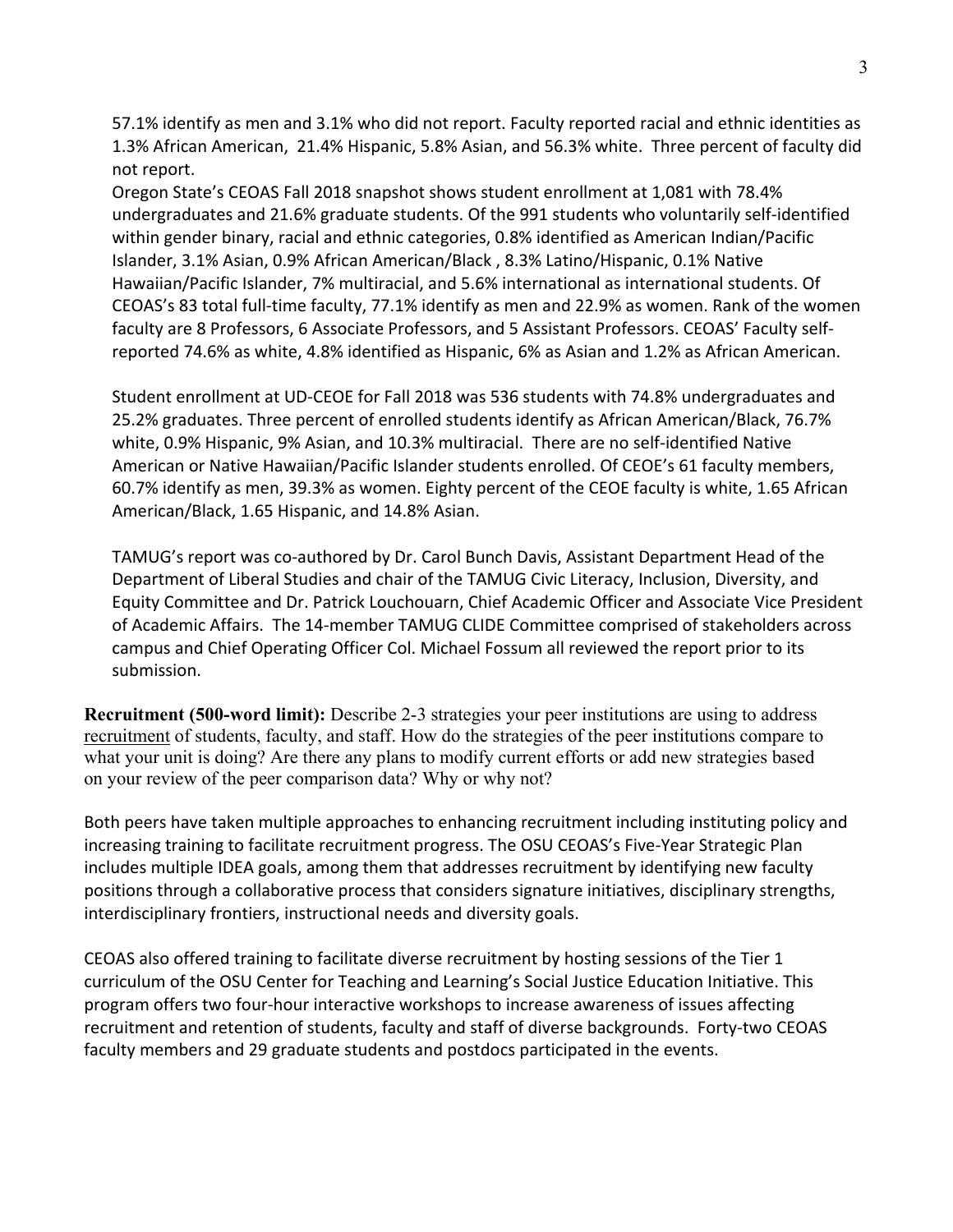OSU introduced a Search Advocate (SA) program in 2008 to enhance equity, validity and diversity in hiring. SAs are faculty, staff and students who are trained as search and selection process advisors and the use of SAs between January 2016 and February 2018 resulted in a slightly higher rate of hiring women and underrepresented racial/ethnic groups in tenured and tenure track-searches. To ensure that their faculty hiring process is inclusive and attracts diverse candidates, all of CEOAS' searches now include a search advocate and increased oversight by the dean.

The UD CEOE also addressed policy as it established a required college-wide diversity statement to be submitted along with teaching and research statements for faculty hires in 2018. In addition, the College's ADVANCE Fellow organized a diversity workshop attended by all members of faculty search committees. In addressing student recruitment, UD CEOE utilizes its National Science Foundation (NSF) supported Research Experience for Undergraduates (REU) program to support recruitment of a diverse group of interns for its summer program and under its auspices, made early graduate program offers to high achieving interns which resulted in the admission of a student from an underrepresented group. CEOE also attends SACNAS to recruit graduate students. Finally, its articulation agreement with Delaware Technical Community College resulted in three CEOE Marine Science graduates last year.

These strategies parallel our recent efforts. For example, 35 faculty and staff members on our campus participated in two STRIDE interactive workshops addressing unintentional bias in the hiring search process to enhance inclusive excellence. In the summers of 2017 through 2019, the REU Site: Ocean and Coastal ResEArch ExperieNces for UndergraduateS (OCEANUS) was led by PI Dr. Patrick Louchouarn; Co-PI Dr. Jenna Lamphere replaced Co-PI Dr. Elizabeth Borda prior to the summer of 2018 (award number: 1560242; award amount: \$359,999). OCEANUS emphasized challenges related to coastal environments, broadly defined, and offered 33 REU and six LSAMP students research opportunities mostly in the departments of MARB and MARS. The PI and Co-PI have applied for a three-year renewal that would begin in 2021.

|                                        | Hispanic/     | African      | $\text{Asian}^1$ | White         | Women         | Total <sup>2</sup> |
|----------------------------------------|---------------|--------------|------------------|---------------|---------------|--------------------|
|                                        | Latino        | American     |                  |               |               |                    |
| Total Interns                          | $30.8\%$ (12) | $15.4\%$ (6) | $7.7\%$ (3)      | $46.2\%$ (18) | $71.8\%$ (28) | 39                 |
| Non-R1/2 Home Institution <sup>3</sup> | $50.0\%$ (6)  | $33.3\%$ (2) | $0.0\%$ (0)      | $44.4\%$ (8)  | $35.7\%$ (10) | $41.0\%$ (16)      |
| B.S./B.A.                              | $41.7\%$ (5)  | $66.7\%$ (4) | $66.7\%$ (2)     | $50.0\%$ (9)  | $50.0\%$ (14) | $51.3\%$ (20)      |
| Graduate School                        | $41.7\%$ (5)  | $0.0\%$ (0)  | $33.3\%$ (1)     | $33.3\%$ (6)  | $35.7\%$ (10) | $30.8\%$ (12)      |
| <b>Masters</b>                         | $33.3\%$ (4)  | $0.0\%$ (0)  | $0.0\%$ (0)      | $22.2\%$ (4)  | $21.4\%$ (6)  | $20.5\%$ (8)       |
| Ph.D.                                  | $8.3\%$ (1)   | $0.0\%$ (0)  | $33.3\%$ (1)     | $11.1\%$ (2)  | $14.3\%$ (4)  | $10.3\%$ (4)       |
| $STEM$ Industry <sup>4</sup>           | $16.7\%$ (2)  | $33.3\%$ (2) | $0.0\%$ (0)      | $22.2\%$ (4)  | $21.4\%$ (6)  | $20.5\%$ (8)       |

## **TAMUG REU-OCEANUS Participant Outcomes (2017-2019)**

TAMUG also has an articulation agreement with Galveston College, San Jacinto College, and Houston Community College to provide community college students in the region with a clear path to a fouryear degree and training in the maritime industry.

Over the past 2-3 years, the Campus has moved past the use of a diversity statement as the only tool used to attract the interest of underrepresented groups (both gender and minorities) in faculty searches. Now, Faculty search committees have to have an explicit strategy and actions in each search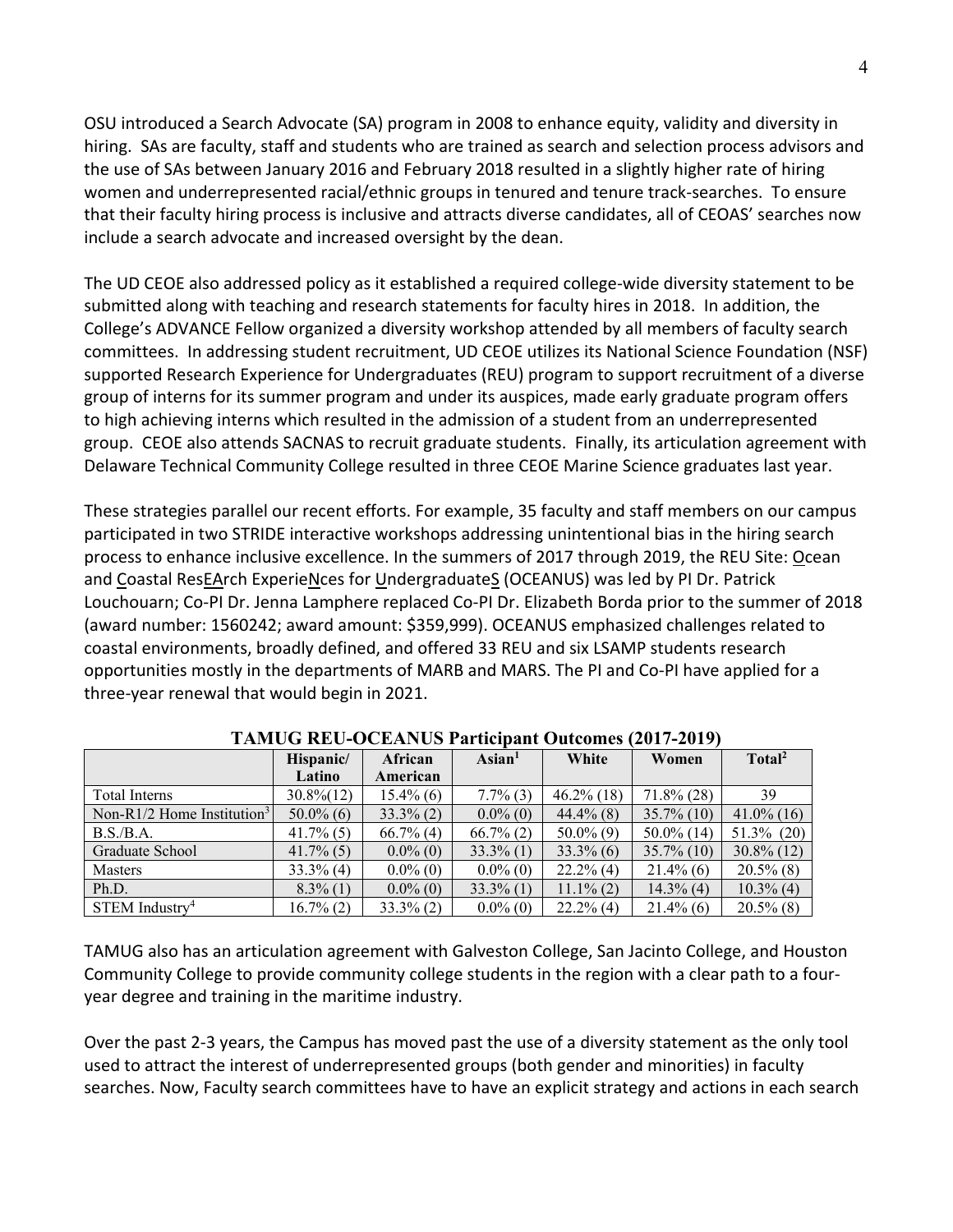to attract the interest of and increase the applications from qualified individuals from underrepresented groups. Before each search can move to the interview phase, the search committees need to report of the actions selected and the level of success in applications of qualified individuals from all groups. This has brought a much higher level of diversity in all searches and resulted in a changing demographics in our faculty pools in recent years. That level of success has increased the representation of women to >50% and raised the representation of minorities to 26% in the Assistant Professors and Lecturers pool (Fig. 1). Similarly, the few women and faculty of color that were hired several years ago are progressing through their promotions at a similar rate as majority faculty. However, the demographic make-up of our faculty is clearly bimodal with a larger and more diverse junior faculty pool and smaller and more homogeneous senior faculty pool. To support the success of our junior faculty, we will need to explicitly address the challenges of implicit bias by promotion and tenure committees and promote a culture of peer-review that recognizes achievements in all their forms. In the coming years, the Campus will need to develop a targeted strategy to make sure that our recruitment efforts continue the upward trend in diversification of the faculty, particularly with respect to minority groups, and that all early career faculty have the same opportunities for growth and promotion.



Figure 1. Representation of faculty, to the total pool, within each rank in terms of gender (left) and ethnic identification (right).

**Retention (500-word limit)**: Describe 2-3 strategies your peer institutions are using to address retention of students, faculty, and staff. How do the strategies of the peer institutions compare to what your unit is doing? Are there any plans to modify current efforts or add new strategies based on your review of the peer comparison data? Why or why not?

One strategy in place to address student retention at UD CEOE is to provide research engagement experiences as well as professional development opportunities to undergraduate and graduate students from underrepresented groups. In addition to the REU discussed in recruitment, CEOE provides funding support for undergraduate and graduate students from all three academic units to attend the annual Women in STEM Conference which provides professional development and career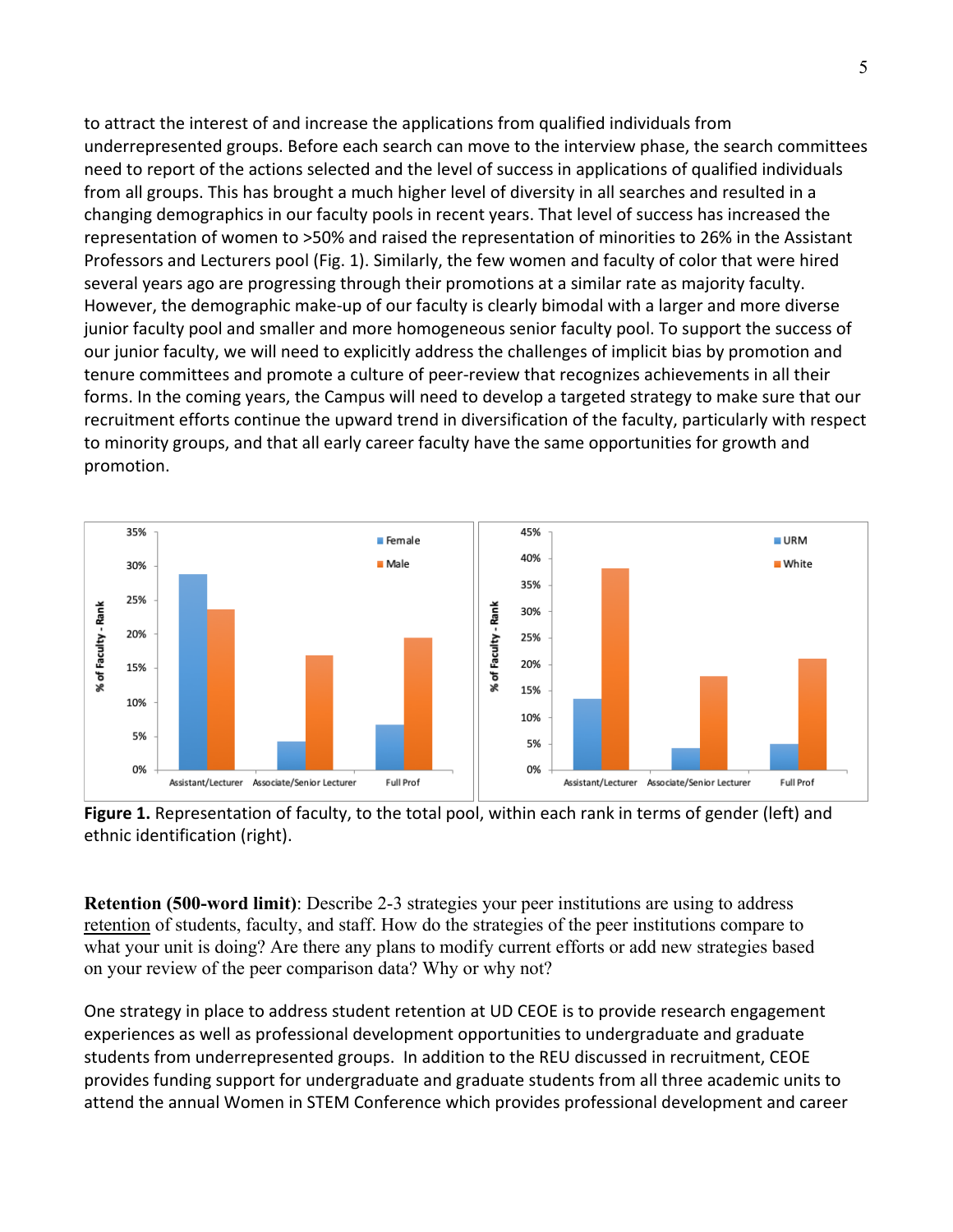planning support to women in STEM. While UD's four-year graduation rate of 70 percent is well above the national average, the rate for underrepresented students is 10 percentage points below the overall group, Pell Grant recipients fall 9 percentage points behind, and first-generation students are 7 percentage points below. CEOE also participates in the Blue Hen Success Collaborative which supports first-generation students. This initiative combines technology, best practice research, and predictive analytics to help leverage UD data and manage advising and academic support resources to increase retention rates.

OSU CEOAS' 2019-2024 Strategic Plan's five broad goals includes attracting and retaining excellent faculty. In one of the three action items outlined to reach those goals, CEOAS recognizes the need to cultivate a diverse faculty culture that supports the college's intellectual mission and diversity goals. More specifically, they call for identifying faculty positions through a collaborative process that considers diversity goals among other factors (CEOAS Strategic Plan 2019-2024). As noted in the overview, last year each college was asked to develop a five-year diversity strategic plan with actionable items. The CEOAS has not yet developed a diversity strategic plan and the CEOAS' strategic plan does not identify specific goals and objectives for retention.

On the Galveston Campus, there is no significant difference in 1<sup>st</sup> year retention, 4- and 6-years graduation, between white students and first generation and Hispanic students demonstrating a lack of achievement gap between these underrepresented groups. In contrast, there is still a substantial achievement gap for African American students in all metrics, pointing to the need for more improvements in supporting all communities of learners on our campus.

Housed in the Seibel Learning Center (SLC), TAMUG's F1rst Program's mission is to serve Texas resident, first generation incoming freshman students in the transition to university through researchbased, multilevel support. Its multiple objectives directly address student retention as it seeks to advance first year retention relative to non-first-generation students.

The SLC's Lisa Stewart and Krista McBrien along with Foundational Sciences Faculty member Dr. Olbelina Ulloa expanded the initiative to include a "F1rst Welcome Week" program for the first time in Summer 2019. Supported by a Diversity Matters Seed Grant from the TAMU Office for Diversity and the SLC, this week-long orientation provides first generation students assistance with adjusting to college life. During the week, students met their fellow F1rst Scholars, had meals with faculty, were introduced to research skills, and learned best practices for preparing for their courses. This year's cohort also participated in academic boot camps led by Learning Commons and Foundational Sciences faculty members to boost students' confidence ahead of beginning the fall semester. At the end of the week, they participated in S.A.L.T. Camp to build a sense of belonging through learning about campus culture and traditions.

Similarly, the Office of Student Affairs' New Student Conferences (NSC) also provide students with college transition support. While some of the programming may transition to a First Year Welcome Week currently under discussion, they will continue to offer The Common Reader Program and Learning Commons presentations focusing on student success, as well as Community of Respect training. Alex Crouse, Assistant Director for Residence Life is also developing a revision of the New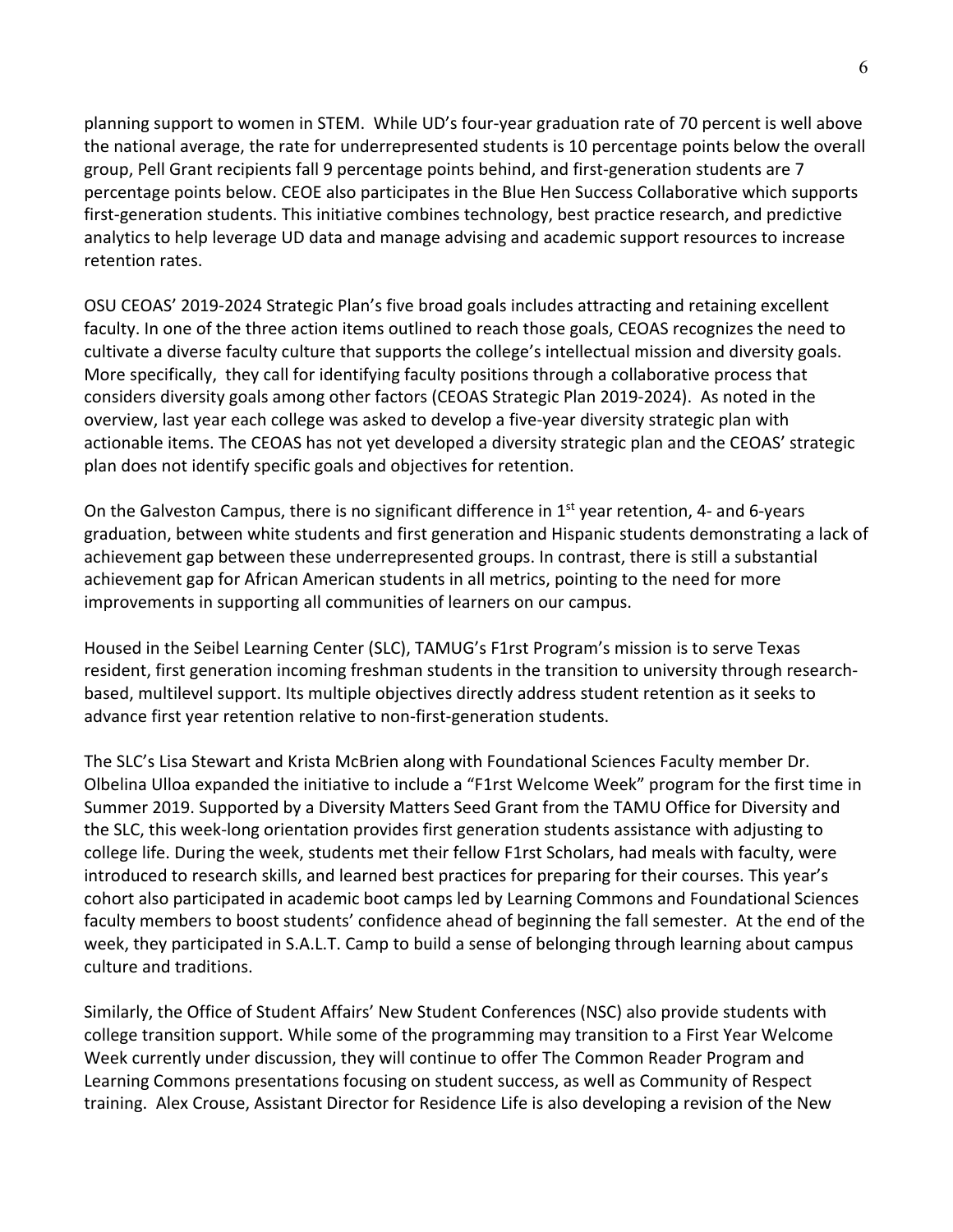Student Manual that will include information about the TAMU Office for Diversity as well as the TAMUG CLIDE Committee, as well as increasing the number of Spanish-language materials available to attendees. Finally, Orientation Leader training will be expanded to address bystander intervention strategies and advocacy.

Finally, TAMUG has rolled out in the fall 2019, a pilot version of the comprehensive First Year Experience program (Hullabaloo U) to address the Provost's mandate for student success in coming 5 years. The program presently enlists ~30% of the Freshman and transfers and focuses on developing community engagement, building a sense of belonging, and will expose students to discussion topics that explore how to build a more respectful community (e.g. Title IX, Climate and Inclusion, Mental/Physical Well-Being). By Fall 2020, all students who will join us for the first time (first time in college and transfers) will be enrolled in a Hullabaloo U course, which will each be co-advised by a faculty and a staff with the support of a peer mentor. We anticipate that this program will help create a broader sense of community and allow us to address more quickly issues of climate and inclusion early in the students' career.

TAMUG's retention efforts go beyond UD CEOE's programs and OSU CEOAS' strategies currently in development. Because of our recent efforts in developing the pilot First Year Experience program, in coordination with departmental efforts, TAMUG already saw an 8% jump in its  $1<sup>st</sup>$  year retention. We will continue to identify ways to enhance students' transition to college and to make the hidden curriculum of being a successful college visible and accessible for our students.

**Campus Climate (500-word limit)**: Describe 2-3 strategies your peer institutions are using to address campus climate. How do the strategies of the peer institutions compare to what your unit is doing? Are there any plans to modify current efforts or add new strategies based on your review of the peer comparison data? Why or why not?

Since campus climate turns on perceptions and attitudes about individual needs, abilities and potential, both institutions developed educational programming to make those perceptions and attitudes visible to campus community members. CEOAS launched Unpacking Diversity, a Professional Learning Community (PLC), to enhance climate within the college and the institution in 2016. CEOAS graduate students organized the PLC with support from CEOAS and now includes students, faculty, and staff across the university who facilitate discussions drawn from selected readings. The focus of the six-part discussion series is to explore topics related to social justice and equity in the sciences in higher education. The sessions were recorded and made available through the Unpacking Diversity website along with additional resources.

UD CEOE is collaborating with the Office of Equity and Inclusion to offer "The ABC's of Diversity" as a required training program to all faculty and staff in CEOE.

TAMUG's CLIDE Committee is instituting multiple professional development-oriented initiatives aimed at building intercultural development competencies for faculty, staff and students. Most importantly, such programs help to facilitate positive intergroup interaction which is an essential dimension of a healthy campus climate. First, we are currently administering the Intercultural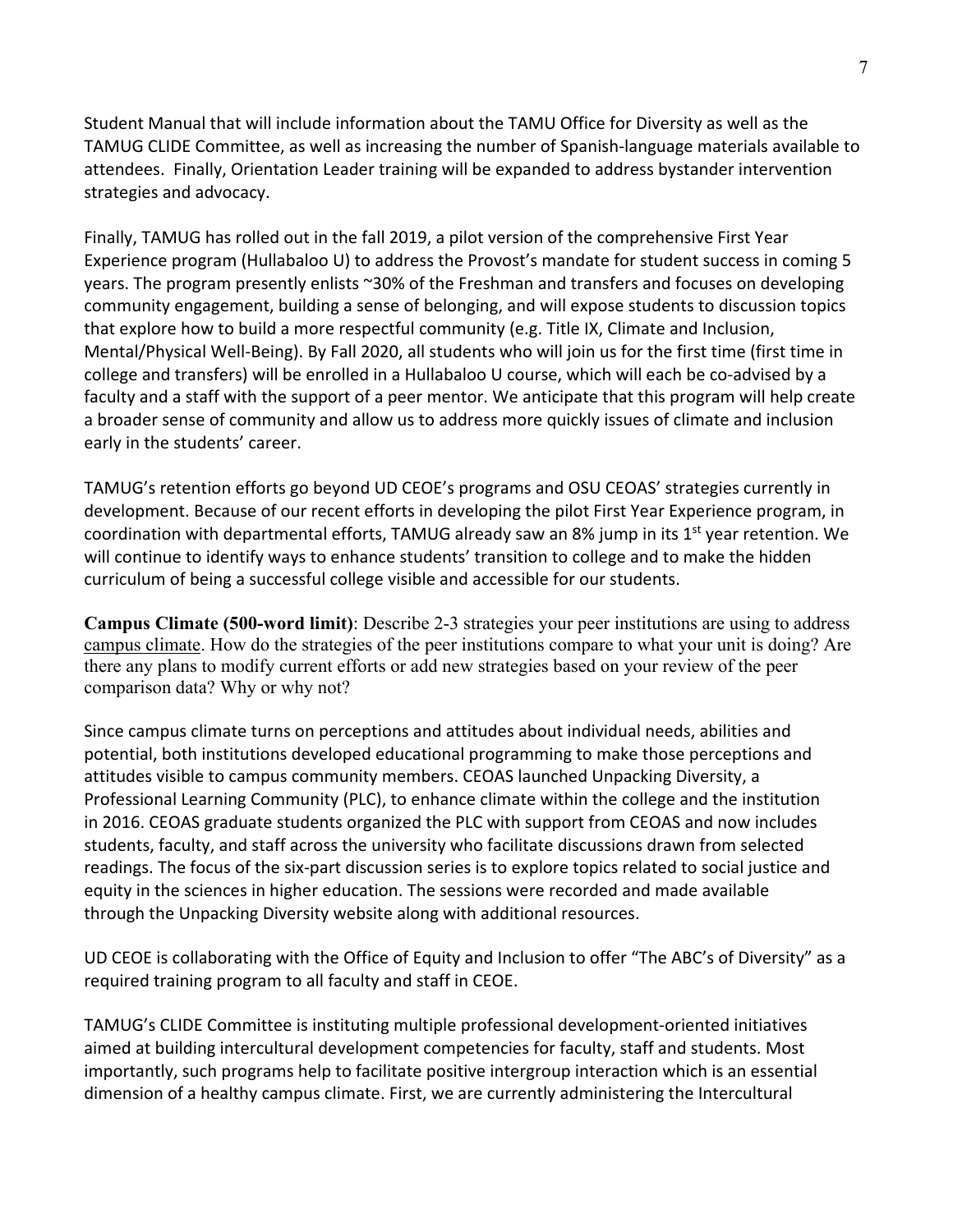Development Inventory Assessment (IDI) to TAMUG's 18-member Executive team and expect to present the group results as well as begin individual debriefings by December 2019. We anticipate assessing Department Heads and other Academic Affairs unit leadership by the end of Spring 2020 and plan to begin assessing departments Fall 2020. Plans are also in the works to train two additional IDI Qualified Administrators to administer the assessment by Fall 2020.

The IDI is a 50-item questionnaire that measures the capability to shift cultural perspective and adapt behavior to cultural differences and commonalities on a continuum. It generates both a group and individual profile as well as a customized development plan drawn from the assessment's results. One staff member attended assessment training in April 2019. Another staff member along with one faculty member were trained in October 2019 to assist with generating reports and a group assessment presentation for the Executive Team. We anticipate that the profile and development plan will prompt self-reflection among our faculty and staff as it not only makes cultural perspectives and behaviors legible, but also provides specific recommendations for development in response to the assessment outcomes. Further, we will use these outcomes to develop initiatives that respond to these identified needs.



## Intercultural Development Continuum

We also launched a CLIDE Committee-sponsored workshop initiative, the TAMUG Core Values and Cultural Competency series that offers interactive, inclusion and diversity oriented, professional development opportunities to faculty and staff. This year's theme is implicit bias and the three workshops approach it from different perspectives. Dr. Juan Garibay's (University of Virginia) September workshop "Implicit Bias in the STEM Classroom" offered a research-based discussion of implicit bias's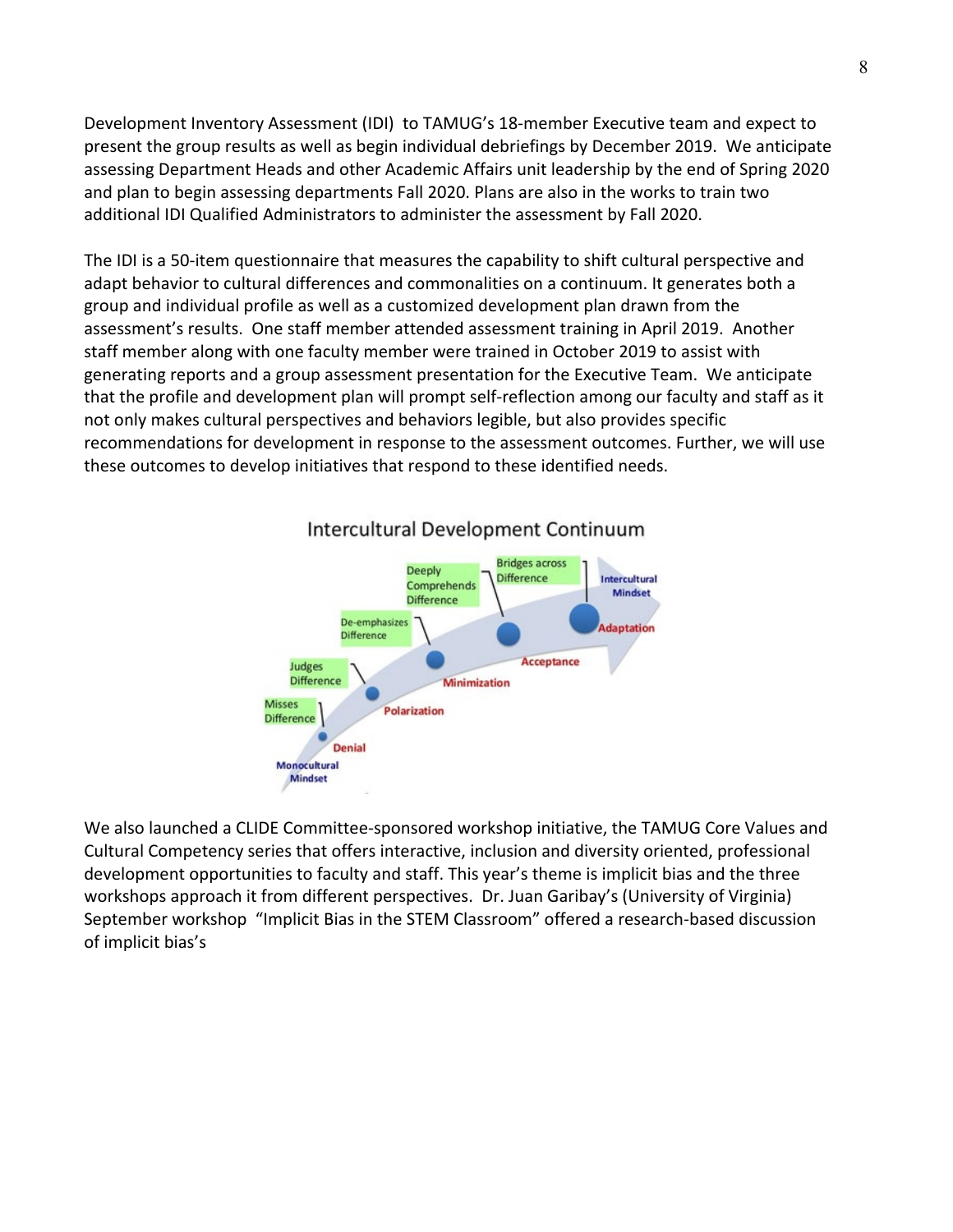

Maritime Studies major Marissa Brameyer '20 (second from right) was the recipient of the inaugural TAMUG CLIDE NCORE Fellowship in January 2019

multiple impacts on underrepresented STEM students and utilized small group discussions and participant reflection on how it informs faculty and practitioner engagement with students. Dr. Patricia Devine's (University of Wisconsin) upcoming "Breaking the Bias Habit" workshop in February, utilizes scientific research on stereotyping, prejudice, and bias to provide evidencebased ways to interrupt unconscious bias." Finally, as a marine and maritime special purpose campus, Dr. Kevin Dawson's (UC-Merced) February workshop drawn from his research on African maritime cultures and maritime traditions offers an alternate pedagogical perspective in framing maritime cultures in our classrooms.

The monthly Wind Down Wednesday program led by the TAMUG Counseling Office and cosponsored by the CLIDE Committee invites the entire campus community to the Mugdown Coffee House patio to listen to live music and sample food from diverse cultures. The inaugural opportunity to relax and enjoy conversation with faculty, staff and students in September featured Caribbean music and food and drew more than 70 participants.

TAMUG's climate strategies are closely aligned with those of both UD CEOE and OSU CEOAS. The CLIDE Committee has discussed the possibility of a sponsoring professional learning community and will likely develop such a program for Fall 2020. We will sustain these current initiatives for the foreseeable future provided that funding resources remain available.

**Equity (500-word limit)**: Describe 2-3 strategies your peer institutions are using to address equity (e.g., advancement, promotion, development, salaries, graduation rates, etc.). How do strategies of the peer institutions compare to what your unit is doing? Are there any plans to modify current efforts or add new unit level strategies based on your review of the peer comparison data? Why or why not?

One successful equity strategy for CEOAS is Oregon State ADVANCE. The college boasts 10 ADVANCE graduates among CEOAS faculty (in addition to an ADVANCE PI and co-facilitator) including all three associate deans of the college. Further, a CEOAS faculty member was awarded the ADVANCE fellowship for 2018 and is coordinating ADVANCE action plans within the college. The overarching goal of Oregon State ADVANCE is to serve as a catalyst for advancing the study and practice of equity, inclusion, and justice for women and others from historically underrepresented groups who are faculty in the academy. OSU was the recipient of a National Science Foundation Institutional Transformation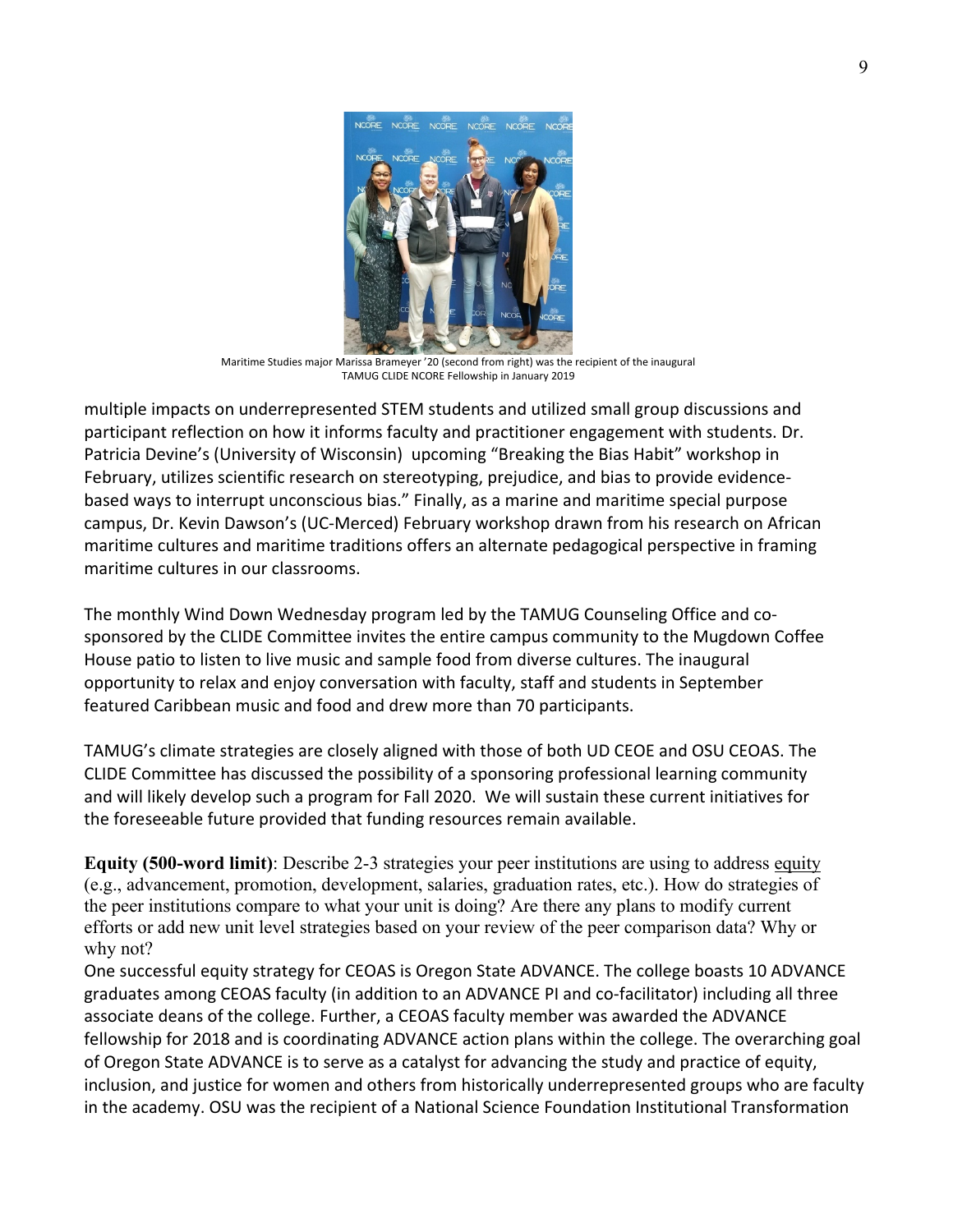Grant in 2014. Five CEOAS faculty have been among the participants in the ADVANCE Seminar, a weeklong workshop that asks participants to engage in personal reflection about their own location in relation to power and privilege, and it challenges them to examine how their disciplines have been constructed in ways that reproduce hierarchy and dominance.

CEOE has benefited from the Inclusive Excellence Cluster Hire Initiative, a partnership between the UD Office of Equity and Inclusion and the Office of the Provost with additional support from various deans. This partnership resulted in bridge funding (50% salary and benefits) for two additional faculty hires in the College of Arts and Sciences; one post-doc in CEOE; and one staff position each in Lerner College of Business & Economics and Admissions. Plans are in place to expand this initiative as more bridge funding becomes available.

TAMUG continues to make faculty and staff salary equity adjustments across the institution to address issues with salary compression. Over the last 3 years more than 1/3 of all Faculty have been corrected. Although internal discrepancies have been reduced, if not eliminated, a strong inequity exists between faculty on the Galveston Campus with respect to similar title in similar fields on the main campus (approximately 80-85% of comparable salaries). That situation arises from the different economies of scale we have, the historically low salaries that were offered to faculty in Galveston, and the limited progress we are making every year in equity corrections. That said, and in spite of major cuts across the board in our budget, TAMUG committed to the same merit raise pool as main campus and still set aside extra funds to address equity corrections in staff and faculty. We are committed to prioritize these strategies for retention and corrections, rather than focus on new hires.

**Reflection (800-word limit)**: Related to recruitment, retention, climate, and equity --

- A. Reflect on what you have learned from the peer institutions and describe the similarities and differences in strategies across the peer institutions.
- B. Describe any similarities and difference between the challenges your unit is facing and those of the peer institutions regarding recruiting, retention, campus climate, and equity. What plans are in place to address the challenges in your unit?
- C. Describe how funding from the Diversity Plan awards has been used (or will be used) to address challenges and support and advance your unit's recruitment, retention, climate, and/or equity goals. Note: Please see the 2019 award letter for a summary of the funds awarded to your unit.

TAMUG, UD CEOE and OSU CEOAS confront nearly identical challenges and have utilized similar strategies to address them. Our work on recruitment, retention, equity, and climate is congruent with our peers' efforts. One important distinction between us and our peers lies in the number of programs and initiatives that are led by institutional offices such as the UD Office of Equity and Inclusion and OSU's Office of Institutional Diversity or other internal and external collaborations. For example, Oregon State ADVANCE is administered and led by an eight-person leadership team, a six-person Dean's council, an internal and external advisory council, internal and external evaluators and finally, a